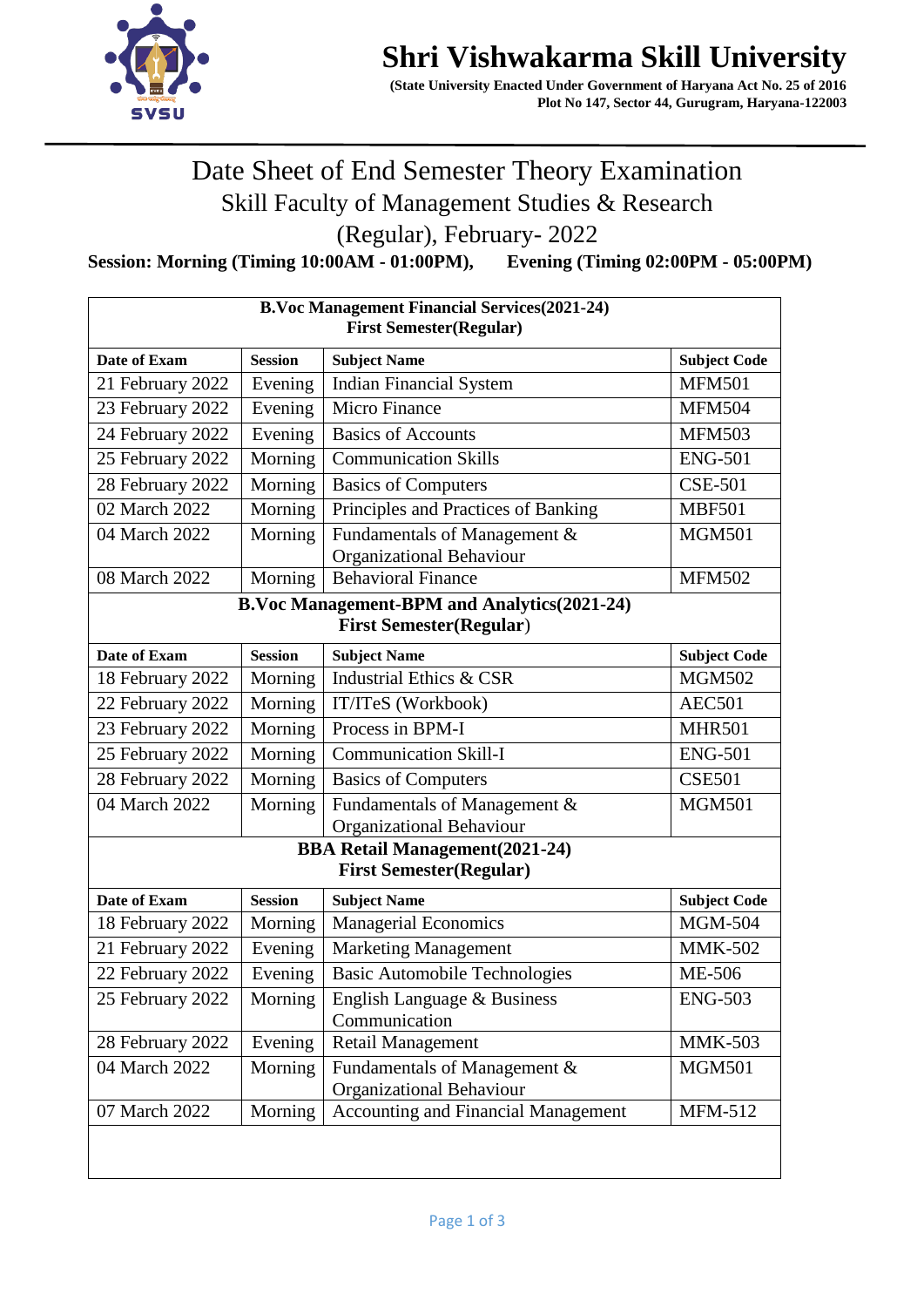## **Shri Vishwakarma Skill University**



 **(State University Enacted Under Government of Haryana Act No. 25 of 2016 Plot No 147, Sector 44, Gurugram, Haryana-122003** 

| Diploma Hospitality- Ethnic Foods and Sweets Processing (2021-22)            |                |                                                          |                     |  |  |  |
|------------------------------------------------------------------------------|----------------|----------------------------------------------------------|---------------------|--|--|--|
| <b>First Semester(Regular)</b>                                               |                |                                                          |                     |  |  |  |
| Date of Exam                                                                 | <b>Session</b> | <b>Subject Name</b>                                      | <b>Subject Code</b> |  |  |  |
| 21 February 2022                                                             | Evening        | Food Science                                             | <b>HDFP-104</b>     |  |  |  |
| 23 February 2022                                                             | Morning        | <b>Indian Sweets</b>                                     | <b>HDFP-105</b>     |  |  |  |
| 25 February 2022                                                             | Morning        | <b>Communication Skills</b>                              | <b>HDFP-106</b>     |  |  |  |
|                                                                              |                | M.Voc Management (Banking and Finance)(2021-23)          |                     |  |  |  |
| <b>First Semester(Regular)</b>                                               |                |                                                          |                     |  |  |  |
| Date of Exam                                                                 | <b>Session</b> | <b>Subject Name</b>                                      | <b>Subject Code</b> |  |  |  |
| 25 February 2022                                                             | Morning        | <b>Communication Skills</b>                              | <b>ENG801</b>       |  |  |  |
| 28 February 2022                                                             | Morning        | <b>Computer Application in Business</b>                  | <b>CSE801</b>       |  |  |  |
| 02 March 2022                                                                | Morning        | Principles and Practices of Banking                      | <b>MBF801</b>       |  |  |  |
| 03 March 2022                                                                | Morning        | <b>Mutual Fund Management</b>                            | <b>MFM802</b>       |  |  |  |
| 04 March 2022                                                                | Morning        | Fundamentals of Management &<br>Organizational Behaviour | <b>MGM801</b>       |  |  |  |
| 07 March 2022                                                                | Morning        | Management Accounting and Financial<br>Analysis          | <b>MFM801</b>       |  |  |  |
| 08 March 2022                                                                | Morning        | <b>Behavioural Finance</b>                               | <b>MFM806</b>       |  |  |  |
| 09 March 2022                                                                | Morning        | Contemporary Issues in Banking                           | <b>MBF802</b>       |  |  |  |
| M.Voc Management Entrepreneurship(2021-23)<br><b>First Semester(Regular)</b> |                |                                                          |                     |  |  |  |
| Date of Exam                                                                 | <b>Session</b> | <b>Subject Name</b>                                      | <b>Subject Code</b> |  |  |  |
| 21 February 2022                                                             | Morning        | Introduction to Entrepreneurship                         | <b>MENT-801</b>     |  |  |  |
| 23 February 2022                                                             | Morning        | Project Finance-I                                        | <b>MENT-806</b>     |  |  |  |
| 25 February 2022                                                             | Evening        | Start-Up Ecosystem and Regulation                        | MENT-804            |  |  |  |
| 28 February 2022                                                             | Morning        | Design Thinking                                          | <b>MENT-802</b>     |  |  |  |
| 04 March 2022                                                                | Morning        | Fundamentals of Management &<br>Organizational Behaviour | <b>MGM801</b>       |  |  |  |
| 07 March 2022                                                                | Morning        | <b>Accounting and Financial Management</b>               | <b>MENT-805</b>     |  |  |  |
| M.Voc Management HRM(2021-23)<br><b>First Semester(Regular)</b>              |                |                                                          |                     |  |  |  |
| Date of Exam                                                                 | <b>Session</b> | <b>Subject Name</b>                                      | <b>Subject Code</b> |  |  |  |
| 21 February 2022                                                             | Morning        | Training and Development                                 | <b>MHR801</b>       |  |  |  |
| 22 February 2022                                                             | Morning        | Corporate Laws & Industrial Trends                       | <b>MHR804</b>       |  |  |  |
| 23 February 2022                                                             | Morning        | <b>Organisational Behaviour</b>                          | <b>MHR802</b>       |  |  |  |
| 24 February 2022                                                             | Morning        | Human Resource Management                                | <b>MHR803</b>       |  |  |  |
| 25 February 2022                                                             | Morning        | <b>Business Communication</b>                            | <b>MGM806</b>       |  |  |  |
| 28 February 2022                                                             | Morning        | <b>Computer Application in Business</b>                  | <b>CSE801</b>       |  |  |  |
| 04 March 2022                                                                | Morning        | <b>Fundamentals of Management</b>                        | <b>MGM807</b>       |  |  |  |
| 07 March 2022                                                                | Morning        | Accounting & Financial Management<br>Analysis            | <b>MFM804</b>       |  |  |  |